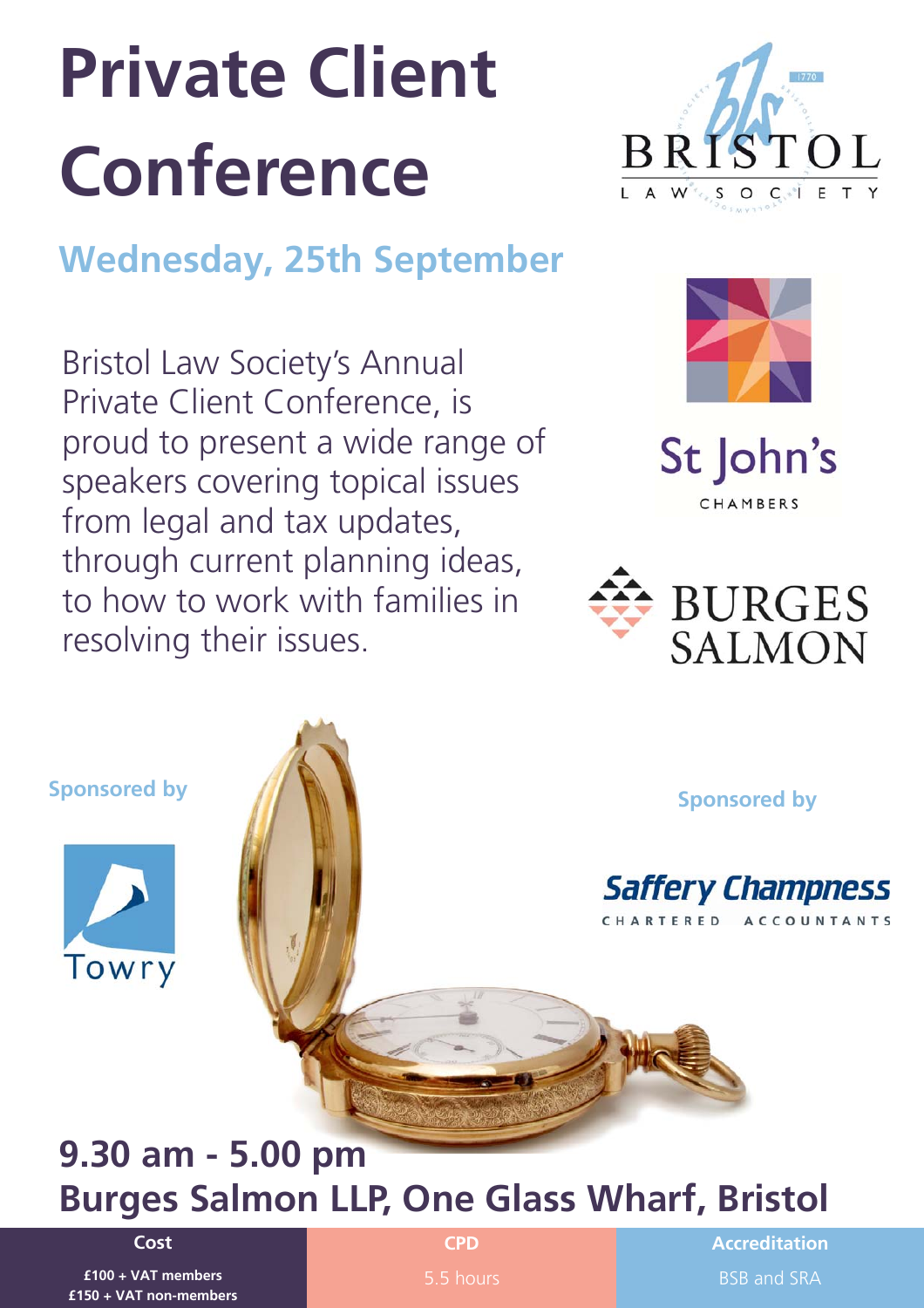## **Programme**



| $9.00 - 9.30$ am               | <b>Registration and refreshments</b>                                                                                    |
|--------------------------------|-------------------------------------------------------------------------------------------------------------------------|
| $9.30 - 9.45$ am               | <b>Introduction by Chair</b><br>Michael Westbrook, Associate, Burges Salmon LLP                                         |
| 9.45 - 10.30 am                | <b>Planning and pension death benefits</b><br>Michael Greenwood, Towry                                                  |
|                                | 10.30 - 11.15 am Contentious probate update<br>Alex Troup, Barrister, St John's Chambers                                |
| 11.15 - 11.30 am Refreshments  |                                                                                                                         |
| 11.30 - 12.15 am Trusts update | Penelope Reed QC, 5 Stone Buildings                                                                                     |
| 12.15 - 1.00 pm                | Estate planning and asset protection – gifts, trusts and beyond<br>Jim Aveline and Michael Westbrook, Burges Salmon LLP |
| $1.00 - 2.00$ pm               | <b>Lunch</b>                                                                                                            |
| $2.00 - 2.45$ pm               | <b>Professional negligence in wills and trusts</b><br>Richard Dew, Barrister, Ten Old Square Chambers                   |
| 2.45 - 3.30 pm                 | Top tax issues for the private client practitioner<br>Richard Cartwright, Saffery Champness                             |
| 3.30 - 3.45 pm                 | <b>Refreshments</b>                                                                                                     |
| $3.45 - 4.30$ pm               | <b>Rectification of wills and deeds</b><br>Philip Jenkins, Barrister, St John's Chambers                                |
| 4.30 - 5.15 pm                 | <b>Conflict and family wealth: a multi-disciplinary approach</b><br>Nicola Jones, Family Wealth Mediation               |
| 5.15 pm                        | <b>Q &amp; A Session</b>                                                                                                |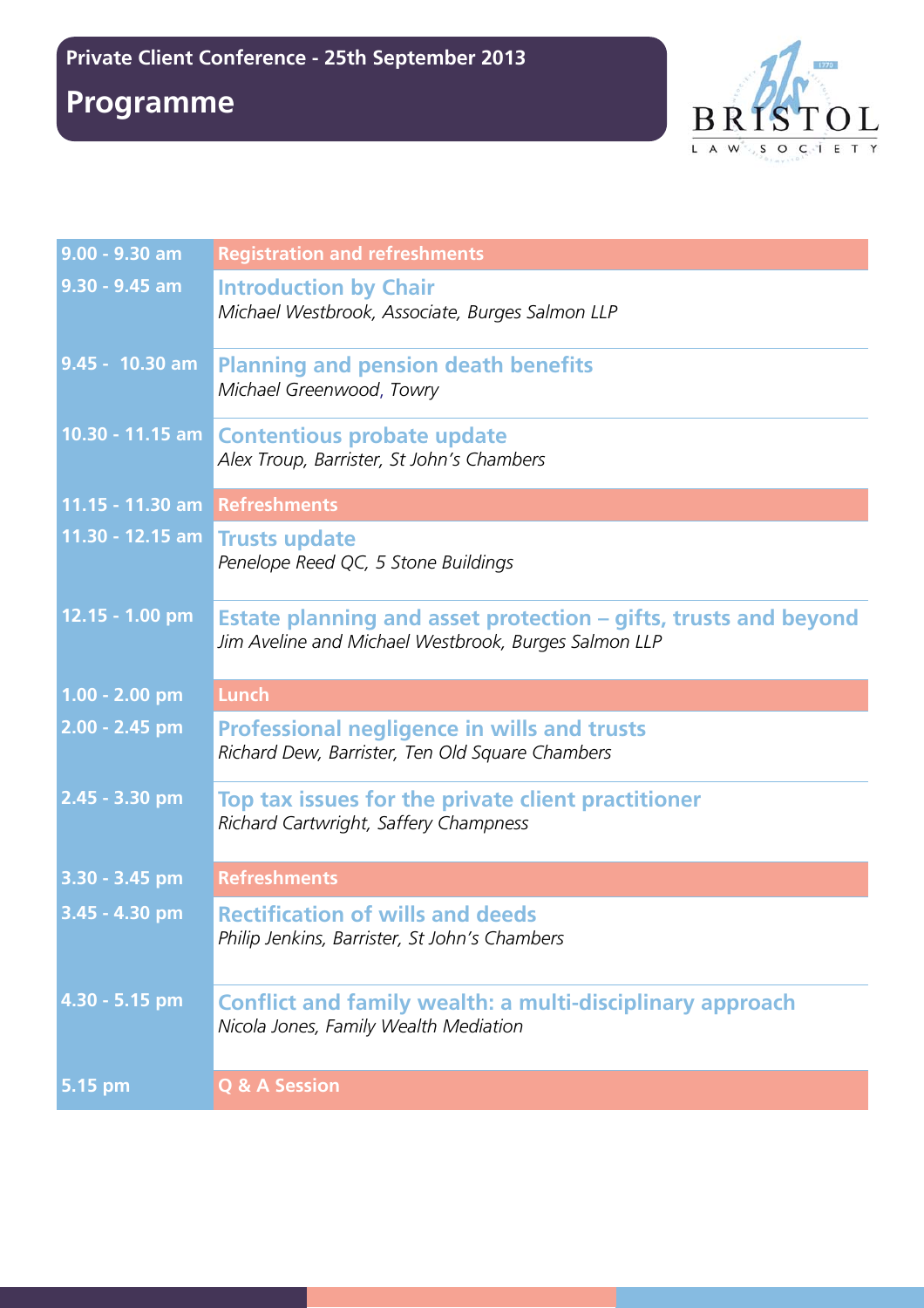## **Your presenters**



#### **Penelope Reed QC, Call 1983 QC 2009 Five Stone Buildings**

Penelope Reed QC has a wide Chancery practice with special emphasis on trusts, wills, contentious probate, family provision claims and tax, both in



the UK and overseas. She is recommended by all the leading directories as a "redoubtable foe", and praised for her mastery of contentious probate, trusts and capital tax matters. She is an accredited mediator, a member of STEP, ACTAPS and the Chancery Bar Association and lectures and publishes widely on all areas of her expertise.

#### **Richard Dew, Call 1999 Ten Old Square Chambers**

Richard Dew's practice is focussed on wills, estates and trusts and related professional negligence. His practice is predominantly litigation, and he is frequently involved in large and complex claims. He also advises and represents in Court of Protection matters and



provides expert advice in respect of tax and tax planning (principally capital taxation). Chambers and Partners describe him as a "'superb junior,' who combines strong academic credentials … with a flair for litigation and ADR."

#### **Alex Troup, Call 1998 St John's Chambers**

Alex practises in the chancery and commercial fields with a particularly strong expertise in property and probate matters. He has extensive



experience of both advisory and contentious work relating to wills, trusts and the administration of estates, including claims under the Inheritance Act 1975. " 'Alex is star of probates' and valued for his 'ability to reach the crux of a problem quickly.' He is also 'particularly imaginative in his suggestions for reaching compromise.' In court, he is admired for his 'concise style' which is 'blunt and to the point.' " Chambers UK (2012).

#### **Jim Aveline, Partner Burges Salmon LLP**

Jim Aveline joined Burges Salmon in 2002 and became a partner in 2012. Jim's practice area is very broad and includes work for both UK and offshore clients. A large proportion of his time is spent advising landed estates on their various tax and trust



issues, which often have an agricultural focus. He also specialises in wills, estate and trust planning for high net worth individuals and Family Office clients and has a particular focus on succession planning and structuring for business owners, often through partnerships. He also advises on transactional tax work using CGT, Entrepreneur's Relief and technical probates often with an international focus. Jim is a prize winning member of the Society of Trust and Estate Practitioners (STEP) and sits on the Law Society's Capital Taxes Sub-committee.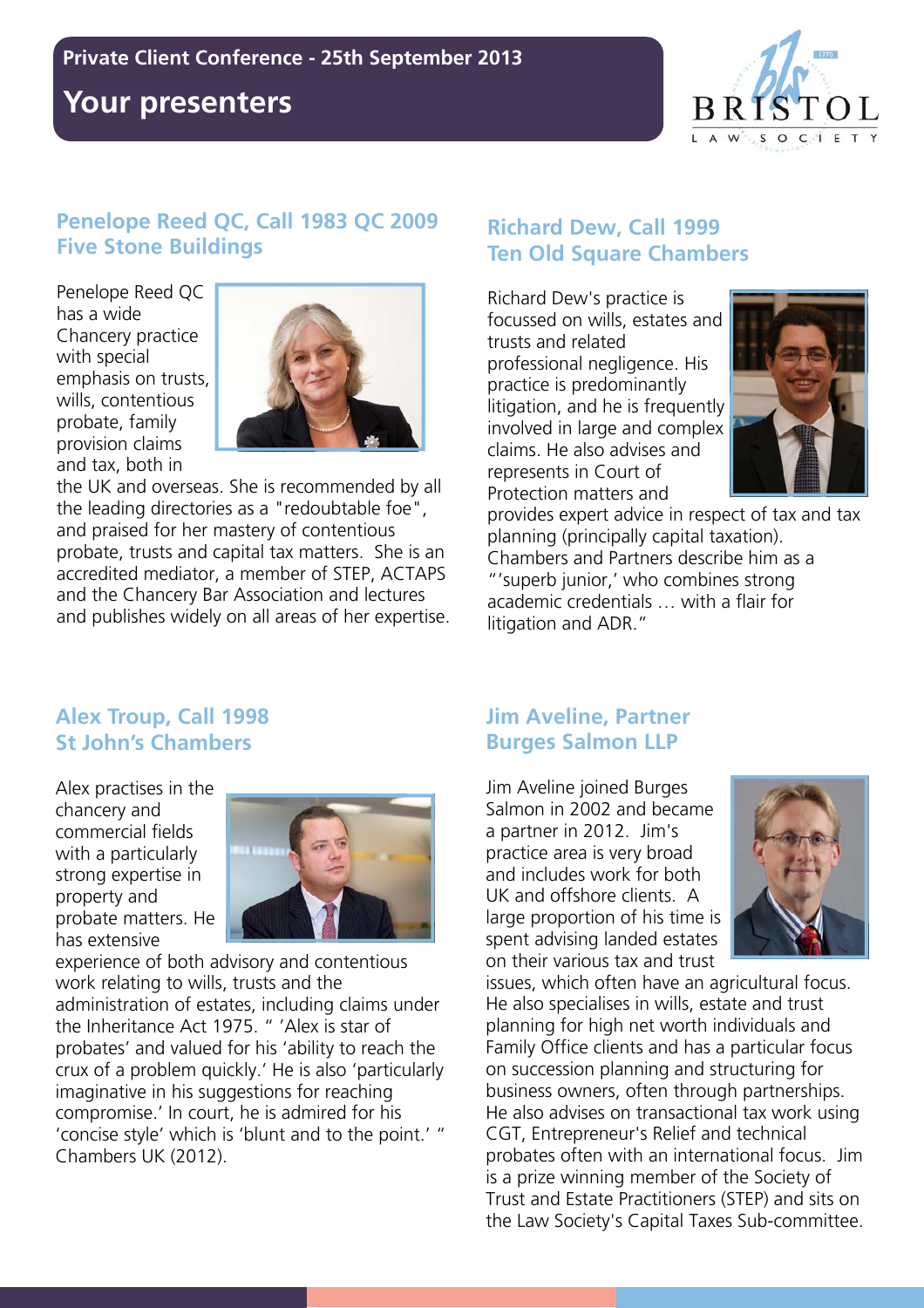#### **Michael Westbrook, Associate Burges Salmon LLP**

Michael Westbrook joined Burges Salmon in 2010 and was made an Associate in November 2011, having previously qualified as a solicitor in July 2008 with a leading regional firm with offices in Wiltshire and Hampshire. He specialises in a broad range of areas but has a



particular focus on tax and estate planning and asset protection for owners of landed estates, farmers and entrepreneurs. In addition to this, Michael also advises personal representatives on the administration of high value, complex and cross-border estates. Michael is a full member of STEP and a sits on the Council of the Bristol Law Society.

#### **Philip Jenkins, Call 2003 St John's Chambers**

Philip joined St John's Chambers from a London set in 2009. His practice encompasses the full range of chancery and related commercial



fields and his time is divided between advising, drafting (non-contentious and contentious) and litigating. He has particular expertise in real property matters (including trusts of land and mortgages), wills, probate and the administration of trusts and estates (including family provision), partnership disputes, personal insolvency, and landlord and tenant (business, agricultural and residential).

#### **Michael Greenwood Towry**

Michael is a specialist in the Towry Advice Policy Team and is an experienced financial planning practitioner. Prior to joining Towry, Michael was the Tax and Trusts Manager at Clerical Medical/HBOS Group, responsible for the group's trust and estate planning propositions. He is a member



of STEP and is a Chartered Financial Planner.

#### **Nicola Jones, Mediator Family Wealth Mediation**

Nicola worked as a solicitor in the UK and Bermuda for 20 years and became an associate of the Chartered Institute of Taxation in 1989. From 2004, Nicola began her work with human systems, communication



and learning processes. Nicola is a family wealth mediator, an adviser to families in family businesses, a relationship adviser and professional trainer. She gained an MA in Critical Studies in 2008 and trained in relationship systems theories. She is a director of the Schumacher Institute for Sustainable Systems in Bristol and runs her business: Family Wealth Mediation. Nicola speaks and writes on subjects ranging from the Economic Empowerment of Women, Social Issues of Climate Change, Governance in Family Business and Families of Wealth and Global Philanthropy.

#### **Richard Cartwright Saffery Champness**

Richard heads up the Bristol office's Private Wealth and Estates Group and is responsible for the delivery of tax services to all local clients. He acts for an eclectic mix of clients, which include wealthy individuals, families and



trustees who own and manage rural landed estates, senior executives of national/ international companies, professional partnerships and more traditional ownermanaged businesses. Richard speaks at events hosted by the Country Land & Business Association (CLA) addressing Capital Gains Tax (CGT), Inheritance Tax (IHT) and the use of trusts with regard to agricultural and rural businesses and their owners. He is also a regular speaker at seminars and events held by other professional advisers.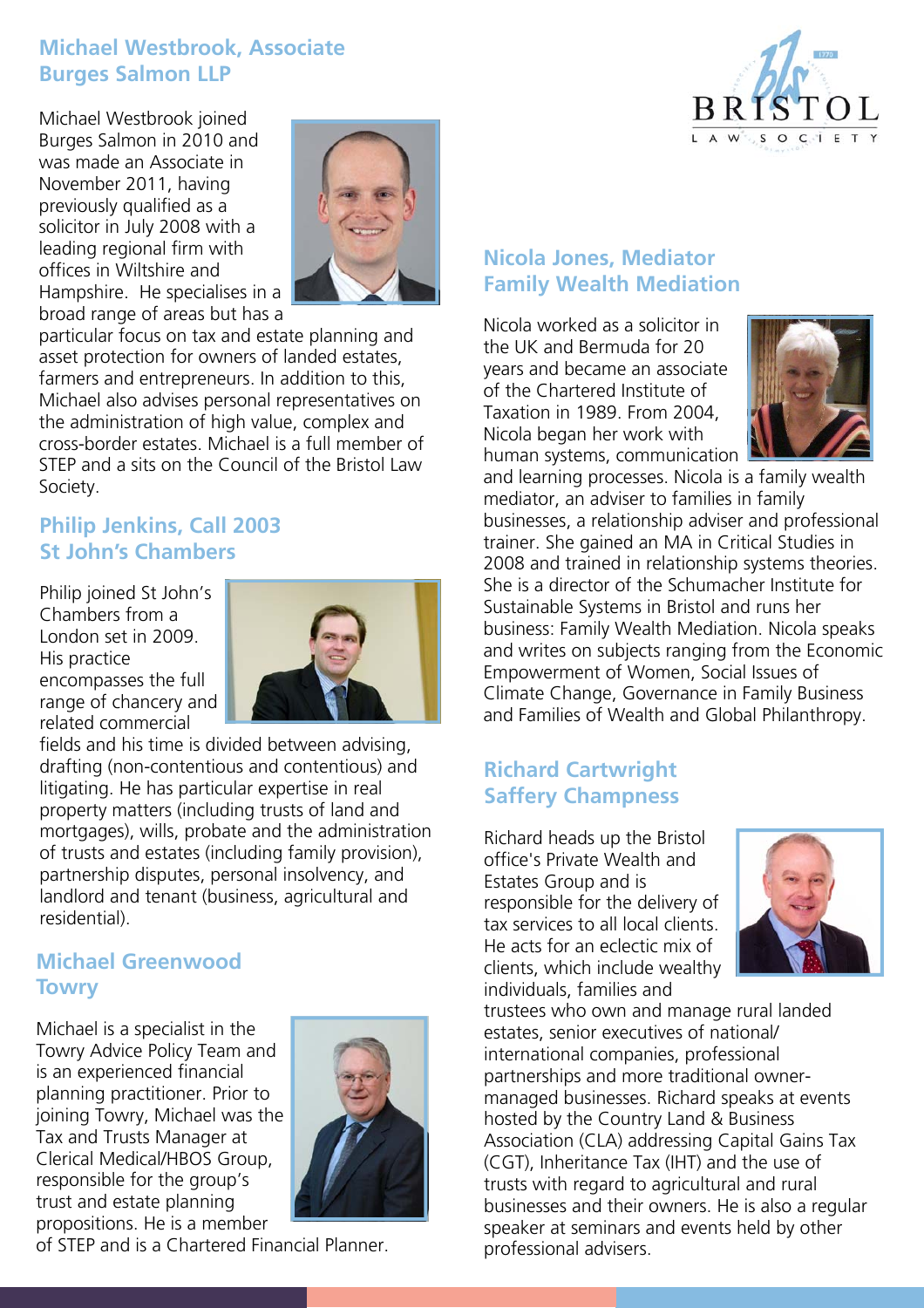**Booking Information** 



#### **Booking information**

Please be advised that places are limited so please book early to guarantee a place.

#### **Cost**

**Delegate fee:** £100 + VAT for Bristol Law Society Members and £150 + VAT for non members

The fee for this seminar includes the full conference pack and refreshments.

#### **Booking Form**

#### **Please print/photocopy the booking form and either:**

**Email** events@bristollawsociety.com **Fax** your completed booking form to 0117 945 0860 **Post** your completed registration form to: The Law Library, The Law Courts, Small Street, Bristol BS1 1DA DX 78111.

Please send a cheque with this form or tick the box if you wish to be invoiced. Cheques are to be made payable to Bristol Law Society.

#### **Terms and Conditions**

**Payment:** All invoices for this seminar must be paid within 30 days of the invoice date.

**Cancellation:** Any cancellations received with less than 48 hours' notice will not be entitled to a refund. This is to cover catering and administrative costs related to the seminar.

**Confirmation of registration:** If you have not received confirmation of your registration one week before the conference, please telephone 0117 976 3087 to confirm that your registration form has been received.

**Substitute delegates:** Substitute delegates will be accepted at any time – please telephone 0117 976 3087 to let us know the name of the substitute.

## **If you have any enquiries, please call 0117 976 3087 or email**

**events@bristollawsociety.com.**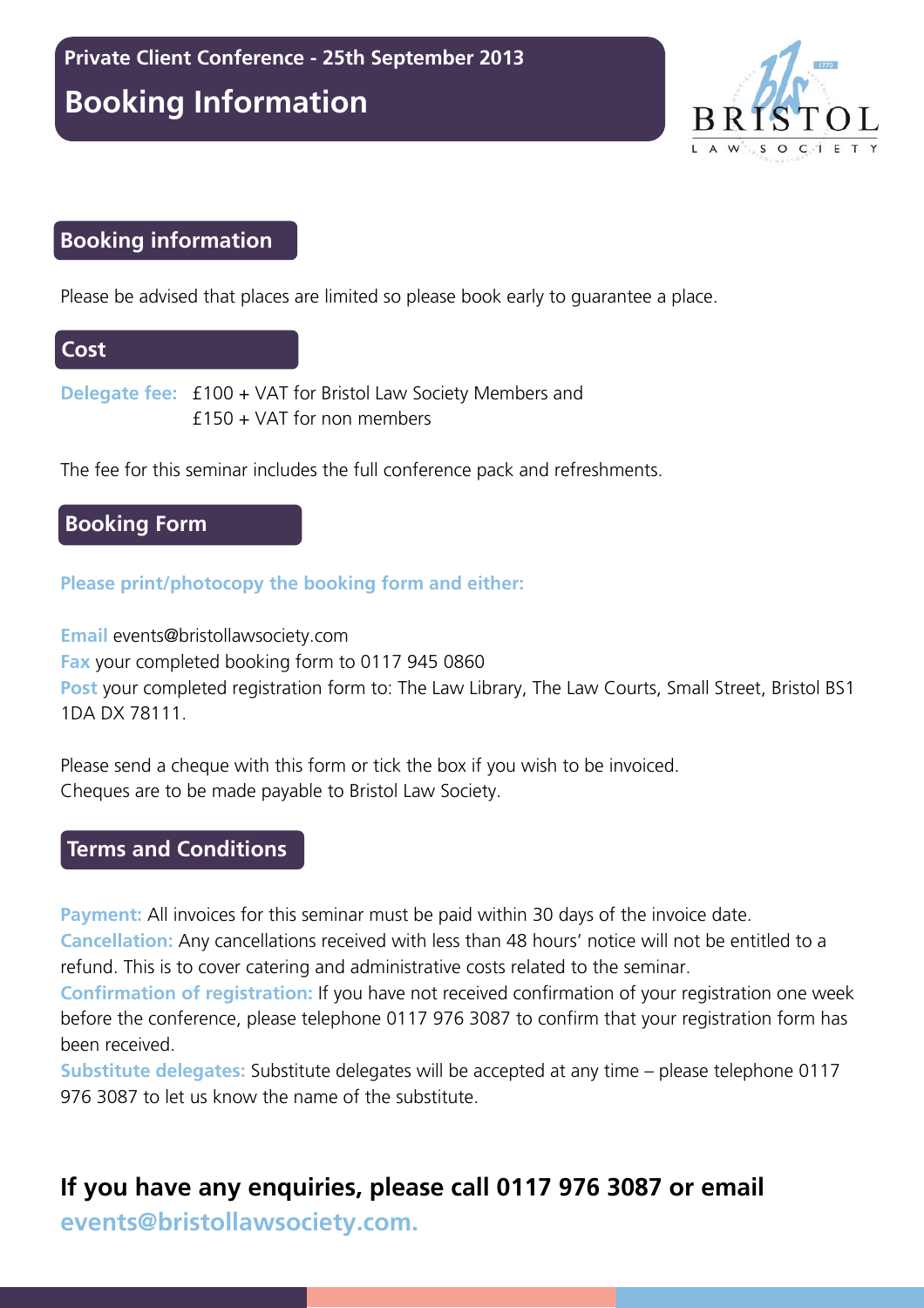**Local Government Law - 4th December 2012 Private Client Conference - 25th September 2013** 

## **Booking Form Booking form**



### **Please complete the form in BLOCK CAPITALS and send to events@bristollawsociety.com or fax to 0117 945 0860**

| <b>First Delegate Name:</b>                                                                                                            |            |                 |  |  |
|----------------------------------------------------------------------------------------------------------------------------------------|------------|-----------------|--|--|
| Firm:                                                                                                                                  |            |                 |  |  |
| <b>Postal Address/DX:</b>                                                                                                              |            |                 |  |  |
|                                                                                                                                        |            |                 |  |  |
| E-mail:                                                                                                                                |            |                 |  |  |
| <b>Tel No:</b>                                                                                                                         |            |                 |  |  |
| <b>Special/dietary requirements:</b>                                                                                                   |            |                 |  |  |
| * Do you wish to receive future<br>seminar updates?                                                                                    | Yes $\Box$ | No <sub>1</sub> |  |  |
| Member $\square$ or Non-Member $\square$<br>Please invoice $\Box$ or I enclose a cheque $\Box$<br>made payable to: Bristol Law Society |            |                 |  |  |

| <b>Second Delegate Name:</b>                                                                                                           |            |                 |  |  |
|----------------------------------------------------------------------------------------------------------------------------------------|------------|-----------------|--|--|
| Firm:                                                                                                                                  |            |                 |  |  |
| <b>Postal Address/DX:</b>                                                                                                              |            |                 |  |  |
|                                                                                                                                        |            |                 |  |  |
| E-mail:                                                                                                                                |            |                 |  |  |
| <b>Tel No:</b>                                                                                                                         |            |                 |  |  |
| <b>Special/dietary requirements:</b>                                                                                                   |            |                 |  |  |
| * Do you wish to receive future<br>seminar updates?                                                                                    | Yes $\Box$ | No <sub>1</sub> |  |  |
| Member $\square$ or Non-Member $\square$<br>Please invoice $\Box$ or I enclose a cheque $\Box$<br>made payable to: Bristol Law Society |            |                 |  |  |

**Once payment has been received you will receive a booking confirmation via e-mail.** \* We will not pass your

details to any 3rd party.